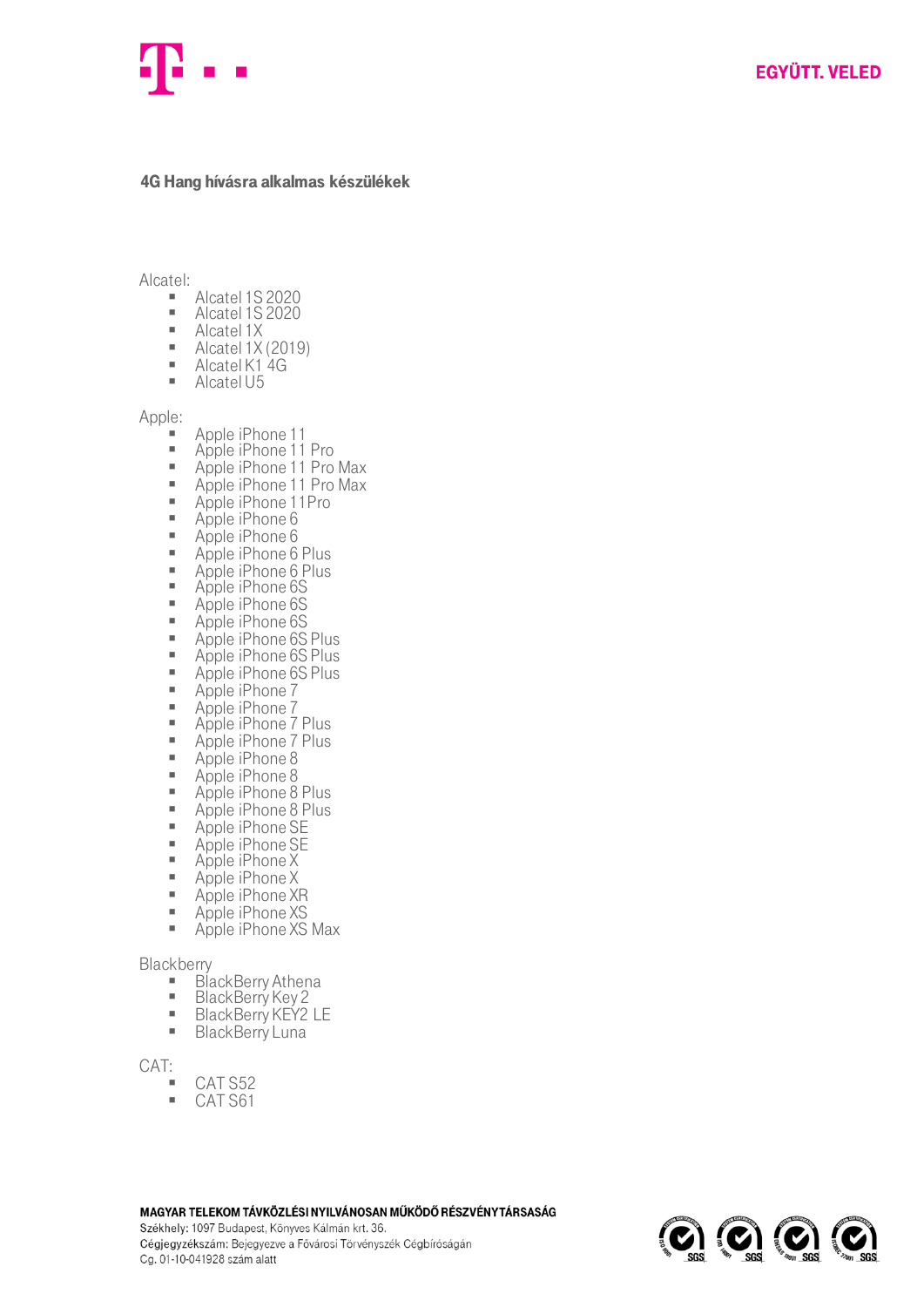

Honor:

- Honor 20 DS<br>■ Honor 8A
- Honor 8A
- Honor 8S<br>■ Honor 10
- Honor 10<br>■ Honor 10
- Honor 10 Lite<br>■ Honor 20 Lite
- **Honor 20 Lite**
- Honor 20 Pro
- Honor 8A
- Honor 8S
- Honor 9 Lite<br>■ Honor View<sup>2</sup> Honor View20

Huawei:

- Huawei Mate 10 Pro<br>■ Huawei Mate 20
- Huawei Mate 20<br>■ Huawei Mate 20
- Huawei Mate 20 Lite<br>■ Huawei Mate 20 Pro
- Huawei Mate 20 Pro<br>■ Huawei Mate 20X 5G
- Huawei Mate 20X 5G
- Huawei Nova 5T<br>■ Huawei Nova 3e
- Huawei Nova 3e<br>■ Huawei P Smart
- Huawei P Smart<br>■ Huawei P Smart
- Huawei P Smart
- $\blacksquare$  Huawei P Smart 2019
- Huawei P Smart Z<br>■ Huawei P Smart Z
- Huawei P Smart Z
- Huawei P10<br>■ Huawei P10
- $\blacksquare$  Huawei P10
- Huawei P10<br>■ Huawei P10
- Huawei P10 Lite<br>■ Huawei P10 Plus
- **E** Huawei P10 Plus
- **E** Huawei P10 Plus
- Huawei P20<br>■ Huawei P20
- Huawei P20 Lite<br>■ Huawei P20 Lite
- **E** Huawei P20 Lite
- **Huawei P20 Lite**
- Huawei P20 Pro
- 
- **E** Huawei P30 **Huawei P30 Lite**
- **Huawei P30 Pro**
- 
- Huawei P40 Lite<br>■ Huawei P40 Pro
- Huawei P40 Pro<br>■ Huawei P81 ite
- Huawei P8 Lite<br>■ Huawei P8 Lite  $\blacksquare$  Huawei P8 Lite 2017
- 
- **E** Huawei P9
- Huawei P9 Lite mini<br>■ Huawei Y5 (2010) **•** Huawei Y5 (2019)
- **Huawei Y5 2018**
- 
- $\blacksquare$  Huawei Y5 2019
- $\blacksquare$  Huawei Y6 2018 ▪ Huawei Y6 2019
- **Huawei Y6 2019**
- Huawei Y6 Prime 2018<br>■ Huawei Y6 Pro 2017
- Huawei Y6 Pro 2017<br>■ Huawei Y6S
- Huawei Y6S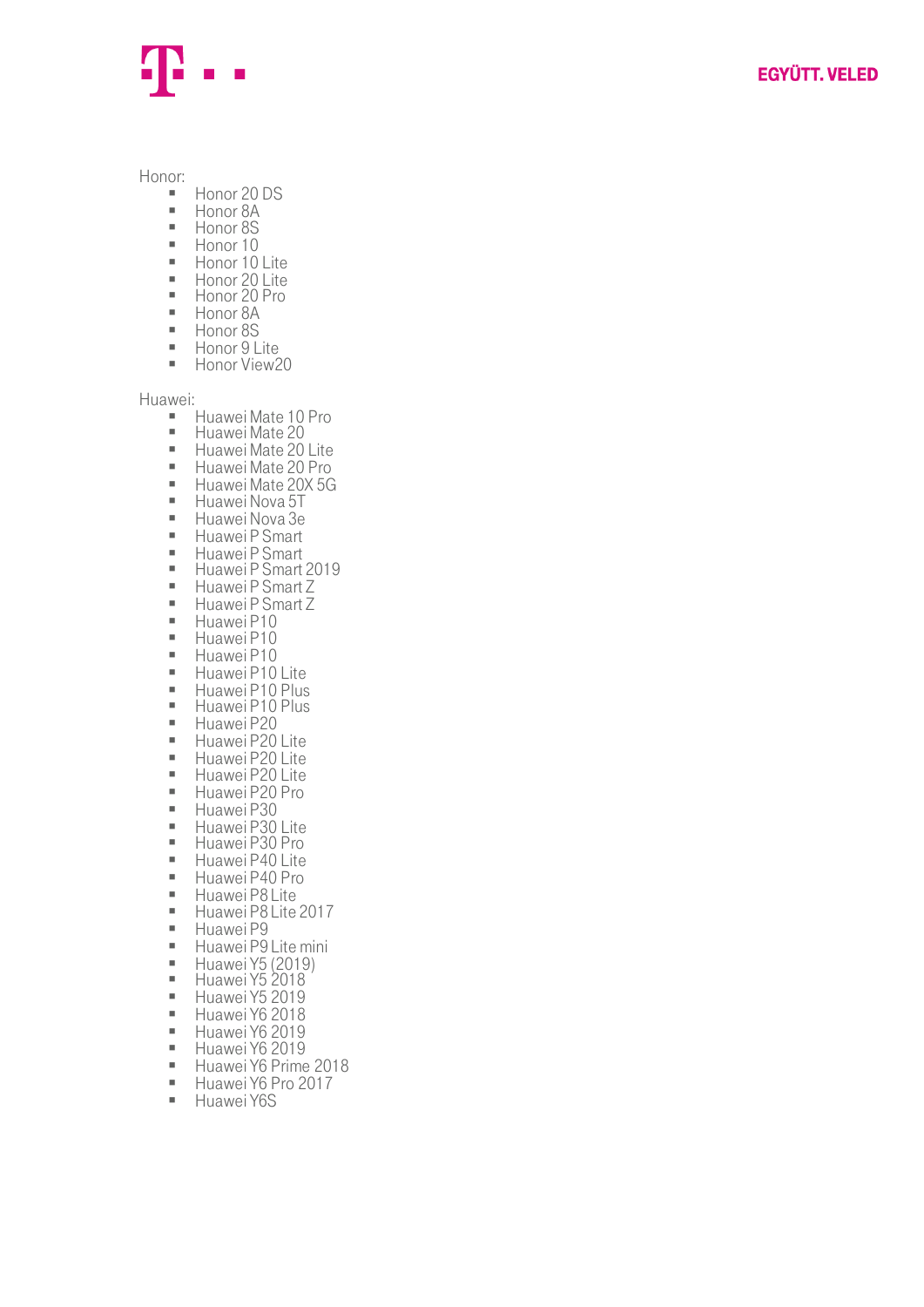Lenovo:

- Lenovo Moto E5+ DS<br>■ Lenovo Moto G6 DS
- Lenovo Moto G6 DS

LG

- $\begin{array}{r}\n\blacksquare\quad \text{LG} \text{G}6 \\
\blacksquare\quad \text{LG} \text{G}6\n\end{array}$
- $\begin{array}{r} \blacksquare \quad \text{LG} \text{G6} \\ \blacksquare \quad \text{IG} \text{G7} \end{array}$
- $\blacksquare$  LG G7 ThinQ<br> $\blacksquare$  I G K11
- $\begin{array}{r} \blacksquare$  LG K11
- LG K20
- LG Q6
- LG Q60 ■ LG V50 ThinQ 5G

Mobiwire

■ Mobiwire Oneida

Motorola:

- Motorola E5 Plus
- Motorola G6
- Motorola G6 DS

Nokia:

- Nokia 2.2<br>■ Nokia 2.2
- Nokia 2.2 DS<br>■ Nokia 4.2
- Nokia 4.2
- Nokia 4.2 DS
- $\blacksquare$  Nokia 5.1 DS
- Nokia 6.2<br>■ Nokia 7 P
- Nokia 7 Plus
- Nokia 7.1 DS
- $\blacksquare$  Nokia 9

Samsung:

- **E** Samsung Galaxy A10
- **BEDREE Samsung Galaxy A10**
- Samsung Galaxy A20
- Samsung Galaxy A20e
- **E** Samsung Galaxy A3
- **E** Samsung Galaxy A3
- Samsung Galaxy A3
- Samsung Galaxy A40
- **Examsung Galaxy A5**
- **Examsung Galaxy A5**
- Samsung Galaxy A5 (2017)
- **Bramsung Galaxy A50**
- **BEDREY Samsung Galaxy A50**
- **Bramsung Galaxy A50**
- **Bramsung Galaxy A50**
- Samsung Galaxy A51
- **Examsung Galaxy A6**
- Samsung Galaxy A6 Plus
- Samsung Galaxy A6+<br>■ Samsung Galaxy A7 (
- Samsung Galaxy A7 (2018)
- Samsung Galaxy A7 (2018)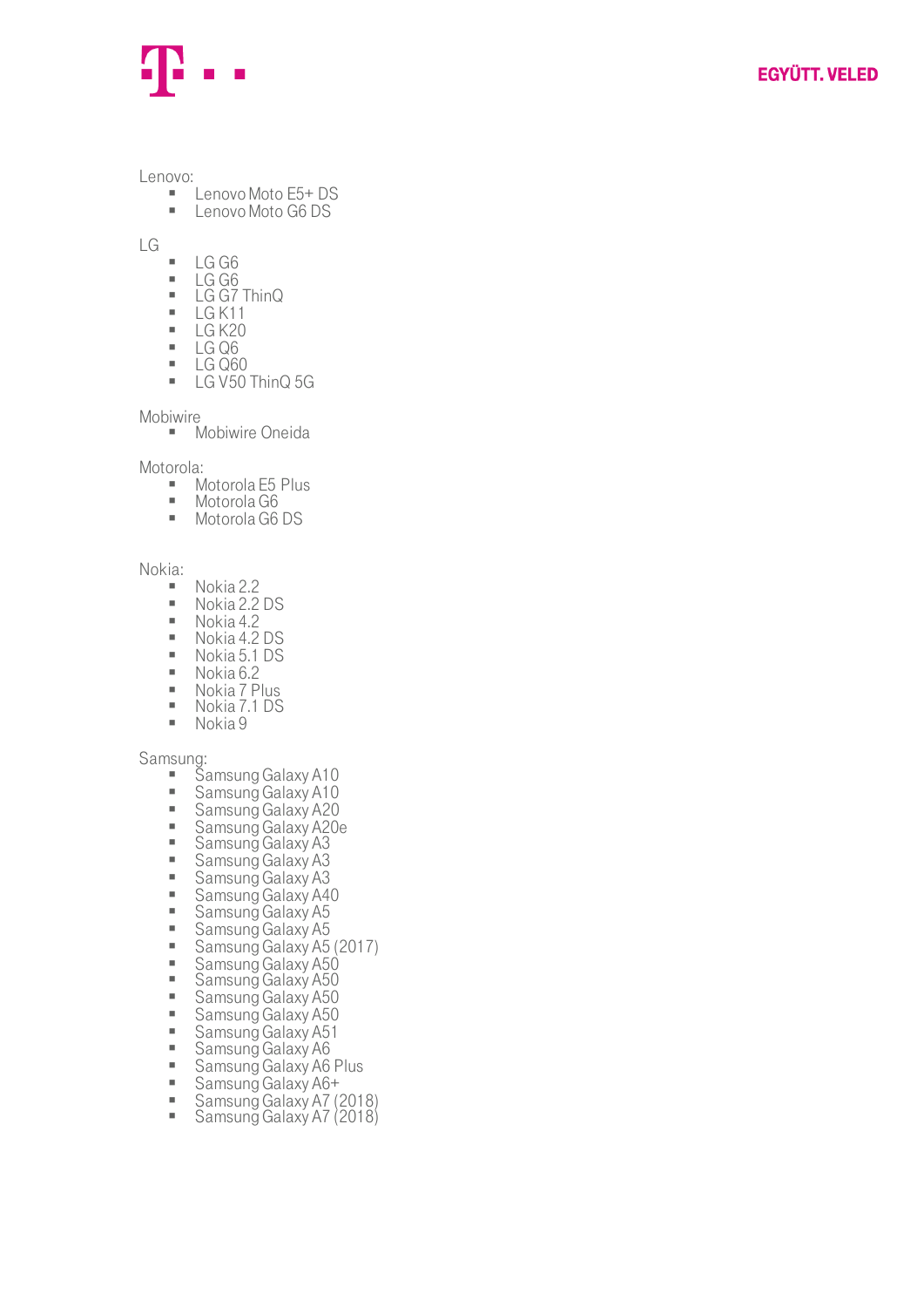

- Samsung Galaxy A70
- Samsung Galaxy A70
- Samsung Galaxy A70
- Samsung Galaxy A71<br>■ Samsung Galaxy A8 (
- Samsung Galaxy A8 (2018)<br>■ Samsung Galaxy A80
- Samsung Galaxy A80<br>■ Samsung Galaxy A80
- **Samsung Galaxy A80**
- Samsung Galaxy A9
- Samsung Galaxy Fold
- Samsung Galaxy J3
- Samsung Galaxy J3 (2017)
- Samsung Galaxy J4 Plus
- **B** Samsung Galaxy J5
- Samsung Galaxy J5 (2016)<br>■ Samsung Galaxy J5 (2016)
- Samsung Galaxy J5 (2016)
- Samsung Galaxy J5 (2017)
- Samsung Galaxy J5 (2017)
- Samsung Galaxy J6
- Samsung Galaxy J6 Plus<br>■ Samsung Galaxy Note 10
- Samsung Galaxy Note 10<br>■ Samsung Galaxy Note 10
- **Samsung Galaxy Note 10**<br>**Examsung Galaxy Note 10**
- **Samsung Galaxy Note 10**<br>**Examsung Galaxy Note 10**
- Samsung Galaxy Note 10 5G<br>■ Samsung Galaxy Note 10 Lite
- Samsung Galaxy Note 10 Lite
- Samsung Galaxy Note 10+
- Samsung Galaxy Note 10+
- Samsung Galaxy Note 10+<br>■ Samsung Galaxy Note 8
- Samsung Galaxy Note 8
- Samsung Galaxy Note 8
- Samsung Galaxy Note 9<br>■ Samsung Galaxy Note 9
- Samsung Galaxy Note 9
- **Samsung Galaxy S10**
- **Samsung Galaxy S10 Lite**
- Samsung Galaxy S10+<br>■ Samsung Galaxy S10o
- Samsung Galaxy S10e
- **E** Samsung Galaxy S20
- Samsung Galaxy S20 Ultra
- Samsung Galaxy S20+
- Samsung Galaxy S20+5G
- Samsung Galaxy S6 Edge Plus
- **E** Samsung Galaxy S7
- Samsung Galaxy S7 Edge
- Samsung Galaxy S8
- **E** Samsung Galaxy S8 Plus
- **E** Samsung Galaxy S9
- **E** Samsung Galaxy S9
- 
- Samsung Galaxy S9 Plus<br>■ Samsung Galaxy S9 Plus **Samsung Galaxy S9 Plus**
- 
- Samsung Galaxy S9+<br>■ Samsung Galaxy Wat
- **Examsung Galaxy Watch**<br>**Examsung Galaxy Watch**
- Samsung Galaxy Watch
- Samsung Galaxy Watch Active2<br>■ Samsung Galaxy Watch Active2
- Samsung Galaxy Watch Active2<br>■ Samsung Galaxy Z Elip
- **E** Samsung Galaxy Z Flip Samsung J5 (2017)